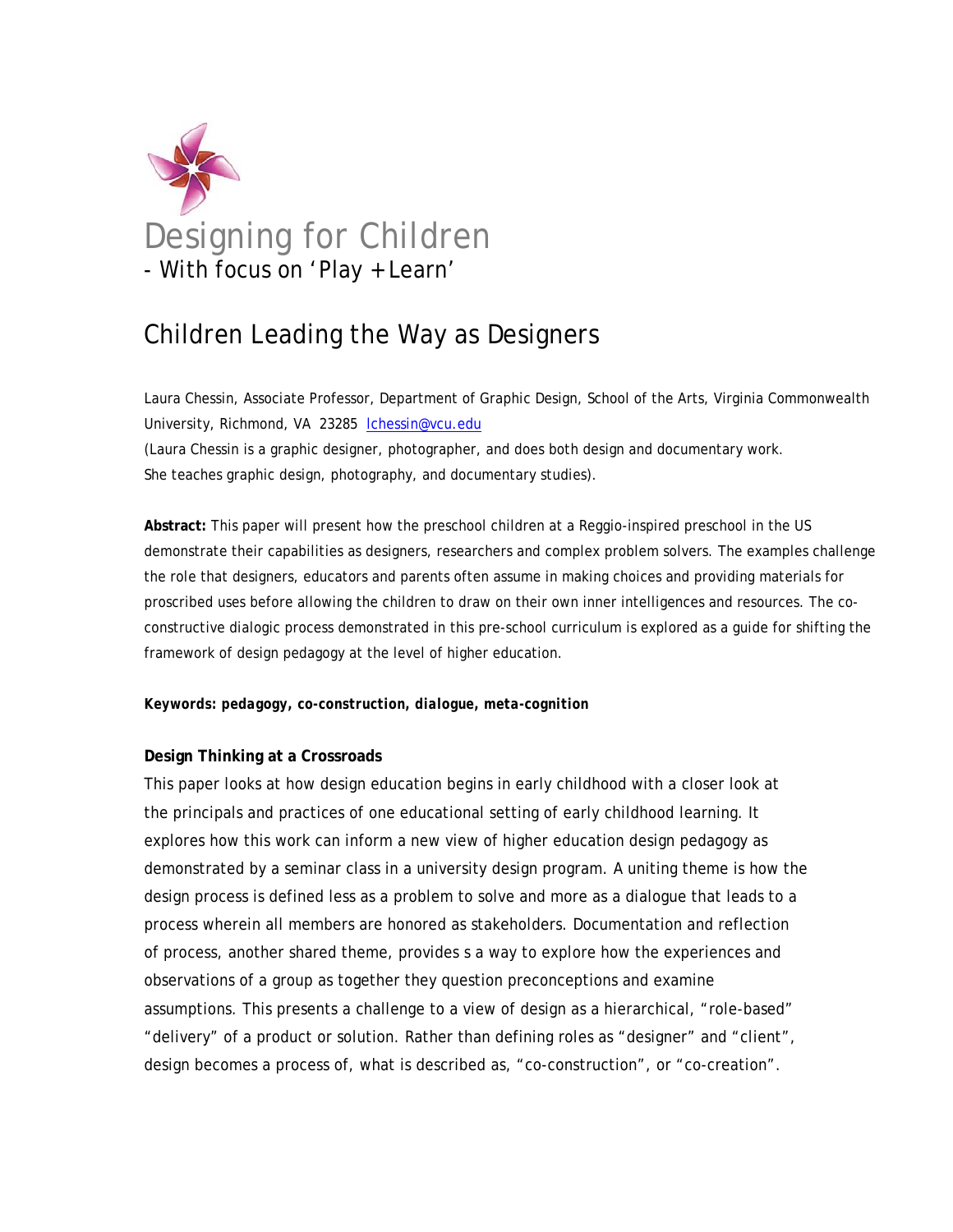There is concern among today's current design educators about how to bring pedagogy up to the task of shaping a new view of design. The buzz leads designers to question our own preconceived ideas of how design is taught, and our role within it. At a recent design conference Richard Buchanan, design educator and editor proclaimed that "design is in crisis" and that designers are currently faced with "the death of design as we know it". Buchanan claimed "graphic designers have been too insular and egocentric". (Poyner, 2008) and that the exclusive role designers played in the process will soon be obsolete.

Buchanan's presentation itself sparked off a flood of debate and dialogue about just went he meant with his pronouncements. Some of us took this as a great opportunity for growth rather than a kiss of death. One blogger writes

I took Dick's metaphor of conversation as designers needing to reposition their role in facilitating the conversation … where the designed artifacts are tools and mediums that can potentially facilitate such dialogue. It is a role that shifts the designer, who creates and produces the finished product to convey information from A to B, to a role that acknowledges the co-creation of messages by various participants through the design medium (http://blog.eyemagazine.com/?p=73).

Victor Margolin a prominent designer and design educator claims "We need to put design thinking in a much more central position in terms of social policy… [J]ust as you have people like Barack Obama, talking about a new energy economy, we need to talk about a kind of a new social economy for design. We need to put design thinking in a much more central position in terms of social policy. Otherwise, we are missing quite a lot" (http://blog.eyemagazine.com/?p=275).

A broad view of design is a process by which complex sociological, psychological, aesthetic or philosophical concepts—abstract issues that deal with who we are and how we live as groups and individuals—are addressed through concrete means. As an examination and an effort to resolve the current conflicts confronting us—such issues as power and fear, justice, and poverty and the role of government in social welfare—design takes on relevance as a primary human activity. For some it is an unrealistically idealistic stretch to suggest that such fundamental issues as democracy and good citizenry have their place in a higher education professional design program but to see these very same ideals expressed among pre-school children suggests that young children can inspire us in higher education to a new view of design and design education.

Making Learning Visible is a project at the Harvard School of Education working with pre-K up through grade 12, whose stated goal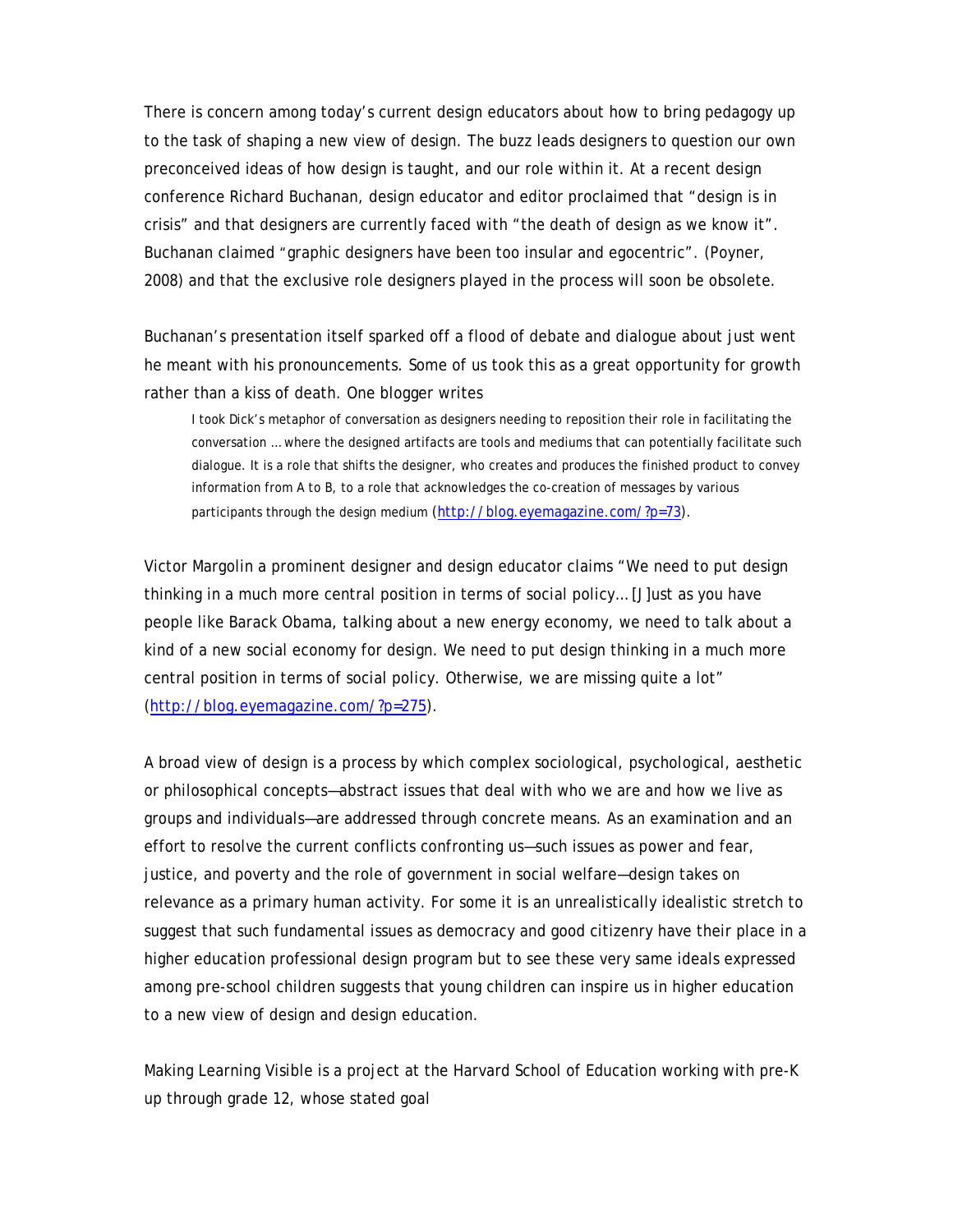…is to create and sustain powerful cultures of learning in and across classrooms and schools that nurture and make visible individual and group learning… (It is) a project about culture, values, and democracy. Learning in groups not only helps us learn about content, it helps us learn about learning in a way that fits with the kind of people we want to become and the world we want to create. Learning in groups develops critical human capacities for participating in a democratic society—the ability to share our views and listen to those of others, to entertain multiple perspectives, to seek connections, to change our ideas, and to negotiate conflict. (http://pzweb.harvard.edu/mlv/)

This philosophy is a cornerstone of the examples provided in this paper.

The preschool at Sabot at Stony Point School in Richmond, Virginia is providing the sort of setting and structure that can lead a generation of designers and visionaries able to test and explore, follow instincts, and work in an environment that fosters respect and recognition of differences. At Sabot one can observe design as not the activity of a single individual but rather a constantly changing and evolving process conducted by children, teachers and families.

The Sabot pedagogy draws deeply from The Reggio Approach, a modern constructivist approach to early childhood, incorporating Howard Gardner's view of multiple intelligences (Gardner, 2004). In this child-centered approach, documentation of classroom activity and conversation through photographs and recording of conversation provides the means for reflection by the teachers to best scaffold the children as they pursue and investigate the world around them.

#### **Introducing the Bigger Issues: conflict, battle, and fear**

Rainbow Room, a classroom of 4 year olds, was experiencing tension normally associated with children of this age. Early in the year some of the quieter children expressed anxiety at the energy level and activities of the more physically active children in the group. Also at this time several children expressed interest in the basket of musical instruments placed on a shelf in the classroom as one of many provocations available to the children. At Sabot provocations are materials laid out for the children to explore, often in response to a theme or issue identified by the teachers as they observe children's play. One of the teachers, Page Ghaphery supported this interest by inviting children into an exploration of sound and rhythm. She noted that this study helped the children focus and "come together". In effort to break up the tension one morning before children were permitted outdoors, Ghaphery turned on the CD player without first carefully choosing what might have been an "appropriate selection". John Phillips Sousa's rousing march Stars and Stripes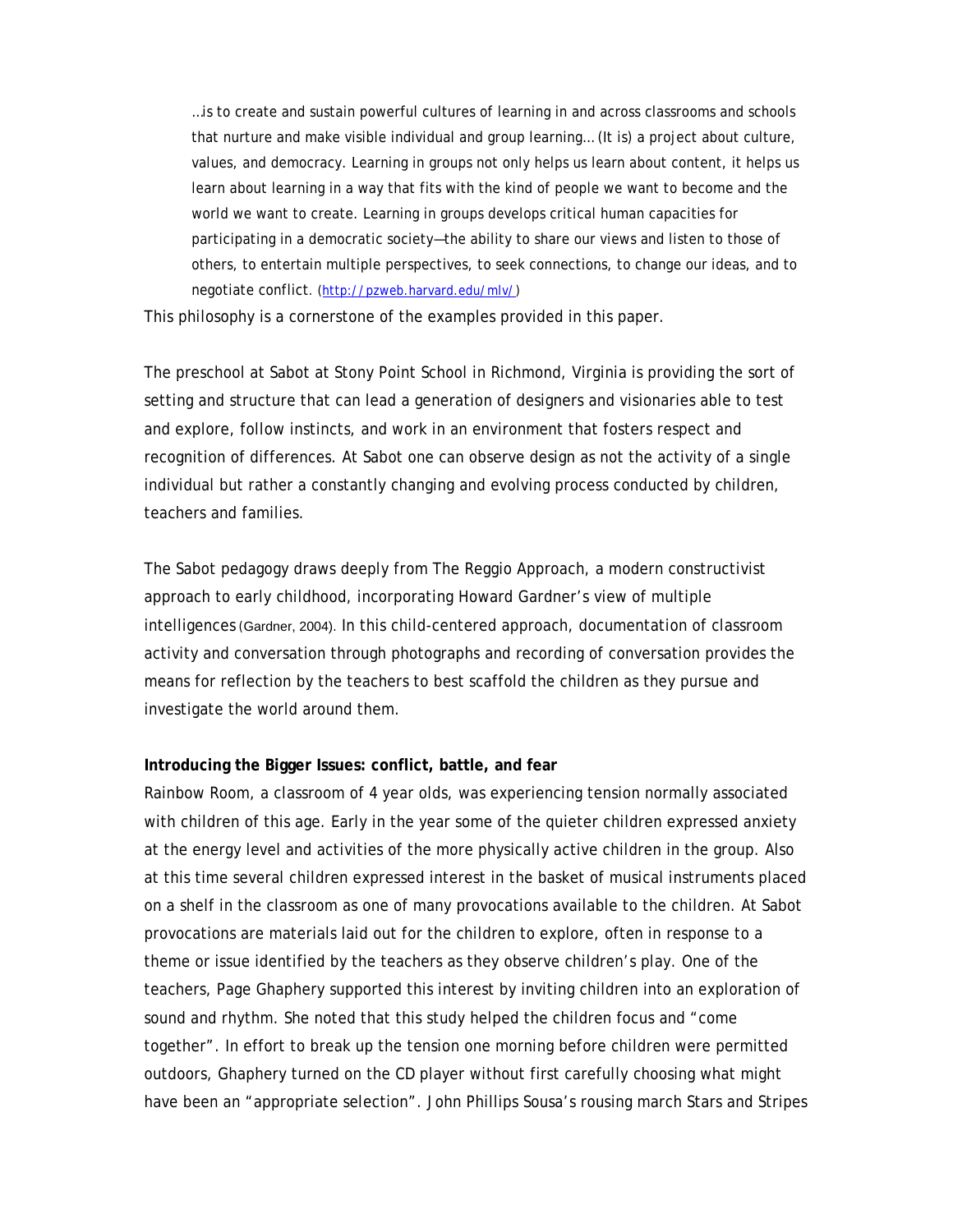Forever's filled the classroom. The children began to dance. Some responded to the loud timpani and brass sounds, acting out the role of tigers. Others became alternately birds and kitties in response to the dulcet tones of the flute and piccolo.

Days passed and the children continued to request "The Tiger Music" or "The Bird Music" and soon the "Tiger and Bird Dance" emerged. Sometimes weeks would go by and the children would be pursuing other activities when something would spark renewed interest in "the dance". One day this occurred when a child wearing his "wolf" mask returned from the art studio, where the current interest among children of several classrooms was maskmaking.

Ghaphery continued to scaffold the ongoing project as she met with the children, sometimes as small groups in the movement room, sometimes in the classroom where they were drawing or sewing costumes and scenery. A visual score was emerging for the performance, and out of these drawings Ghaphery and I created a storybook to provide continued support and documentation not only for the children, but also for their families, the Sabot community, and the community at large.

Ghaphery worked closely with the studio teacher Anna Golden—in Reggio parlance, the allterista—to gain insight and eventually to construct a narrative of the significance of the project as it progressed through the year. In their documentation titled Tiger and Bird Dance: Rainbow Room, 2009 they wrote:

This story seems to be an allegory for the Rainbow Room this year. …In the context of the dance the children take on roles as shy, sweet animals, or bold, fierce animals. As they worked out the choreography for the dance… the teachers began to realize they were telling their story.

The big issues of dangerous vs. safe, what is good and what is bad, power, nurturing and attachment have been very real for the Rainbow Room children…as they begin to look for their power and their place in the big world.

Recently in a meeting to continue our on-going work of meta documentation as we examine the intentions and activities this year, Ghaphery noted that "Learning in a group is not the same as learning as a group." In the latter all members are active participants in their own way, given their own temperament and strength and intelligences in the process of creation and meaning making. When a group learns "as a group", the process is transformative. Meaning becomes a group construction. We see evidence of the culture at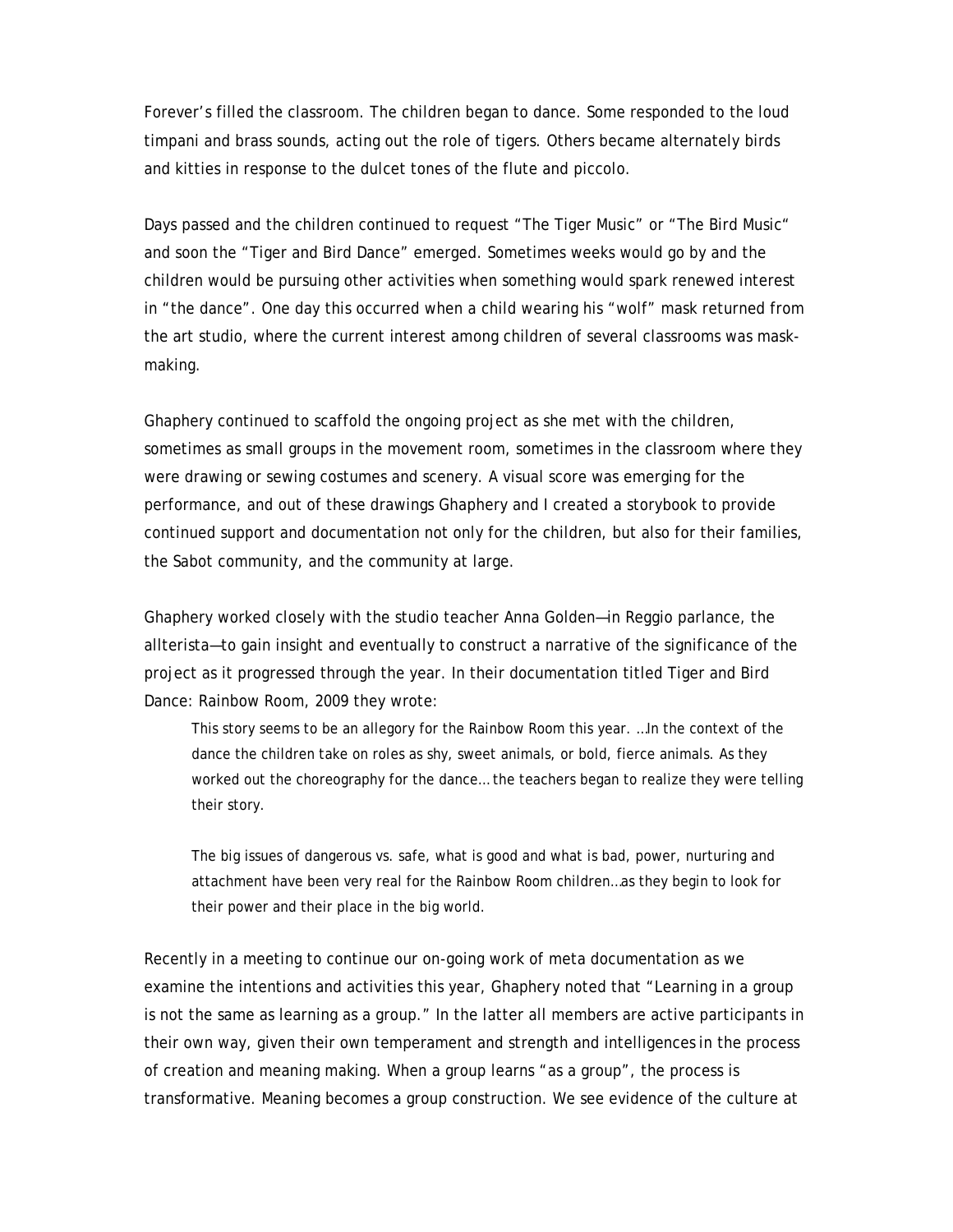work, as in Jerome Bruner's view where culture has in place the procedures for absorbing change and "probing into the human condition—Past Present and Possible" (Bruner, 1996).

### **Meadow Room: Learning as a Group**

Every summer Sabot undergoes a thorough cleaning of floors and rugs before the children return from vacation. In Meadow Room, the classroom of 4 and 5 year olds, the teachers decided to begin the school year without furniture and just a few provocations: rocks, a light table, some pillows. The teachers addressed with Marty Gravett, Director of Program Development, their fear that with minimal provocations there would be "nothing for them to do except spiral up in energy." In her first post to the families, Nancy Sowder, one of the two classroom teachers, explained how in Meadow Room they were "planning to invite the children to create the room… On our first full day together we will begin to talk about and plan our classroom." She explained how this would be a radical departure from what children were used to.

Children are almost always in an environment, which someone else has determined for them, even outdoors on playgrounds. As part of this process we will be talking, drawing plans, negotiating, constructing ideas, looking through materials, forming small groups and going to the studio to draw or make models with Anna.

#### Especially noteworthy, Sowder wrote in this very first letter to us that,

"We are hoping that giving them a blank slate and the opportunity to design their own space together will have many benefits including creating a sense of belonging, a strong group, and a sense of ownership for our room and materials."

#### **Building relationships as primary**

With just a few materials and the support of the teachers, the children began to explore the space in several realms. Some were quickly drawn to delineating personal spaces out of pillows and blocks. Sowder notes how rather than establishing ownership or defending territories, they were from the start displaying a willingness to work together and support each other's constructions. They built spaces from blocks, and boxes and hoops, large hollow plastic forms. When there were no more hoops children began to construct hoops for each other from paper. One day work with tape and cardboard became a construction that evolved as children joined the activity until by the end of the day it accommodated the group as sometimes a set for dramatic play, for some a house, for others a room, and "at times a Star Wars ship." Sowder remarked in her documentation of the day, "The groups and pairs changed through the day. It was interesting that the typical level of possessiveness around enclosed spaces didn't seem to play out".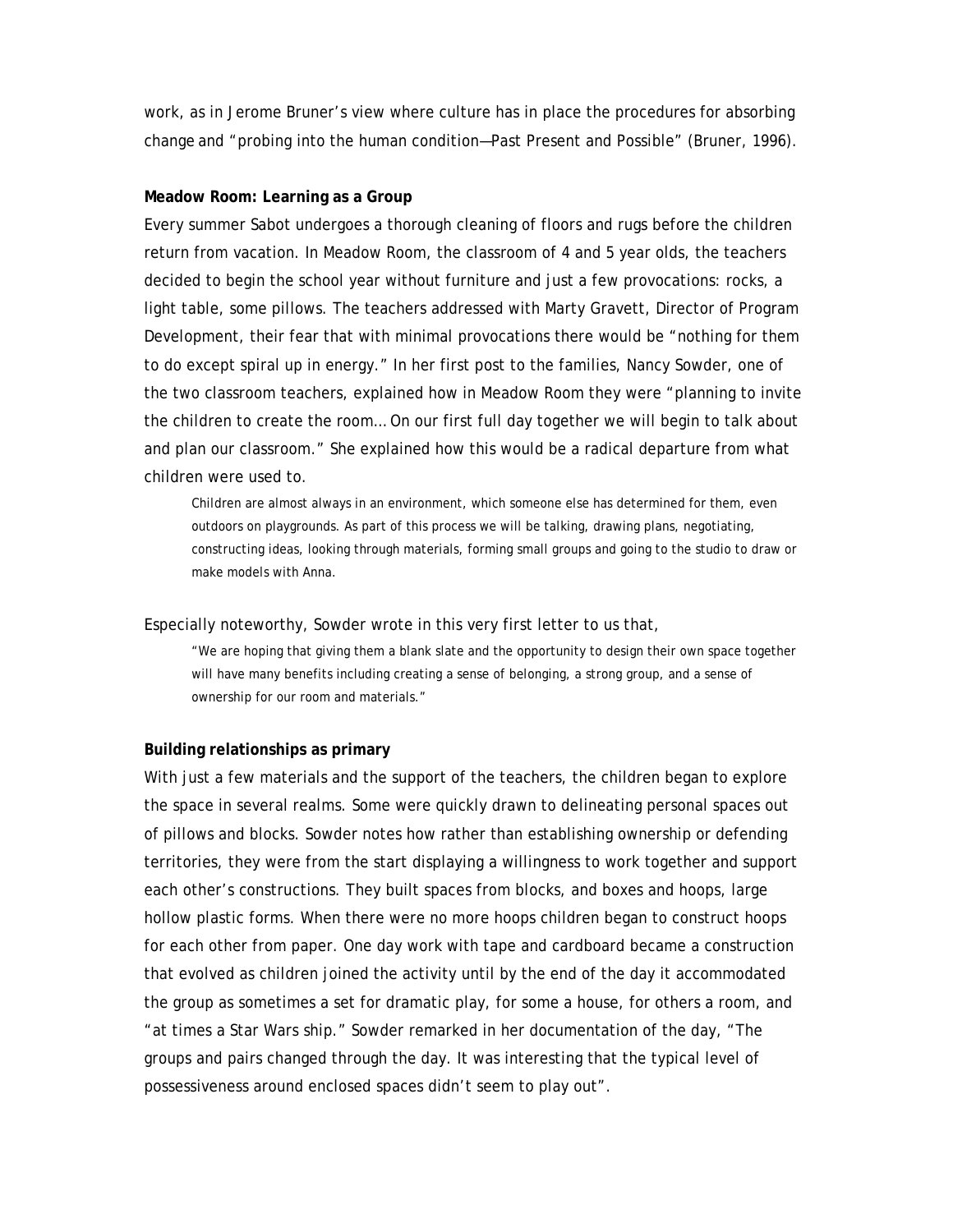Months later they were working with large wooded blocks. The children, rather than agreeing on one project were focused on separate constructions: a dragon, a rocket ship, and a house/castle. Sowder recorded how "before long, all of the blocks had been used up and no (one) project was complete. The next day, the group began again with Sowder's reminder that the day before they had run out of blocks. The children began to offer solutions and before long the rocket ship was connected to the furnace of the house and this became the setting for a variety of fantasy play. In her documentation of the events, Sowder noted how problem solving involved "a mental shift rather than a physical connection".

#### **A Culture of Co-construction**

 "This is what culture is all about—not just anthropological prose poems about patterns, but a mode of coping with human problems: with human transactions of all sorts, depicted in symbols." (Bruner, 1996).

In the language of Reggio the practice of "negotiated learning" goes beyond just identifying and solving a problem. "The (teachers')… analysis reveals the reasons behind the children's interest, the source of current knowledge, and their level of articulation about its detail. …At a metalinguistic level, the children talk about how they represent what they know. In a co-constructive curriculum, children, teachers and parents, form the community as they "discuss the social and symbolic processes by which meanings are negotiated toward some level of shared understanding" (Edwards et al, 1998). At Sabot, the teachers' support of "meta thinking" engages children in a reflective, documentary process revealing children's vast capacity to integrate knowledge, experience, and intuition.

The democratic and co-constructive process observed at work in the Sabot preschool provides a guide to revisiting our approach to design education at the level of higher education. This paper argues for a shift in emphasis less solely on "making something" and more on raising the value of dialogue and critical reflexive practices in conjunction with craft. Asking students to closely examine what they "know", and how they know it, was a critical turning point in the class discussions of my Fall 2009 Senior Seminar class in Graphic Design. The class project was in response to efforts of The Virginia Poverty Law Center to bring about legislation restricting the practice of predatory lending in the Commonwealth of Virginia. This highly controversial issue in Virginia and other states in the US, is a practice that the VPLC characterizes as "sucking individuals" on fixed or limited incomes trying to meet daily expenses (food, rent and utilities) "into a web of increased debt". Advocates of the industry claim it to be a legitimate business practice.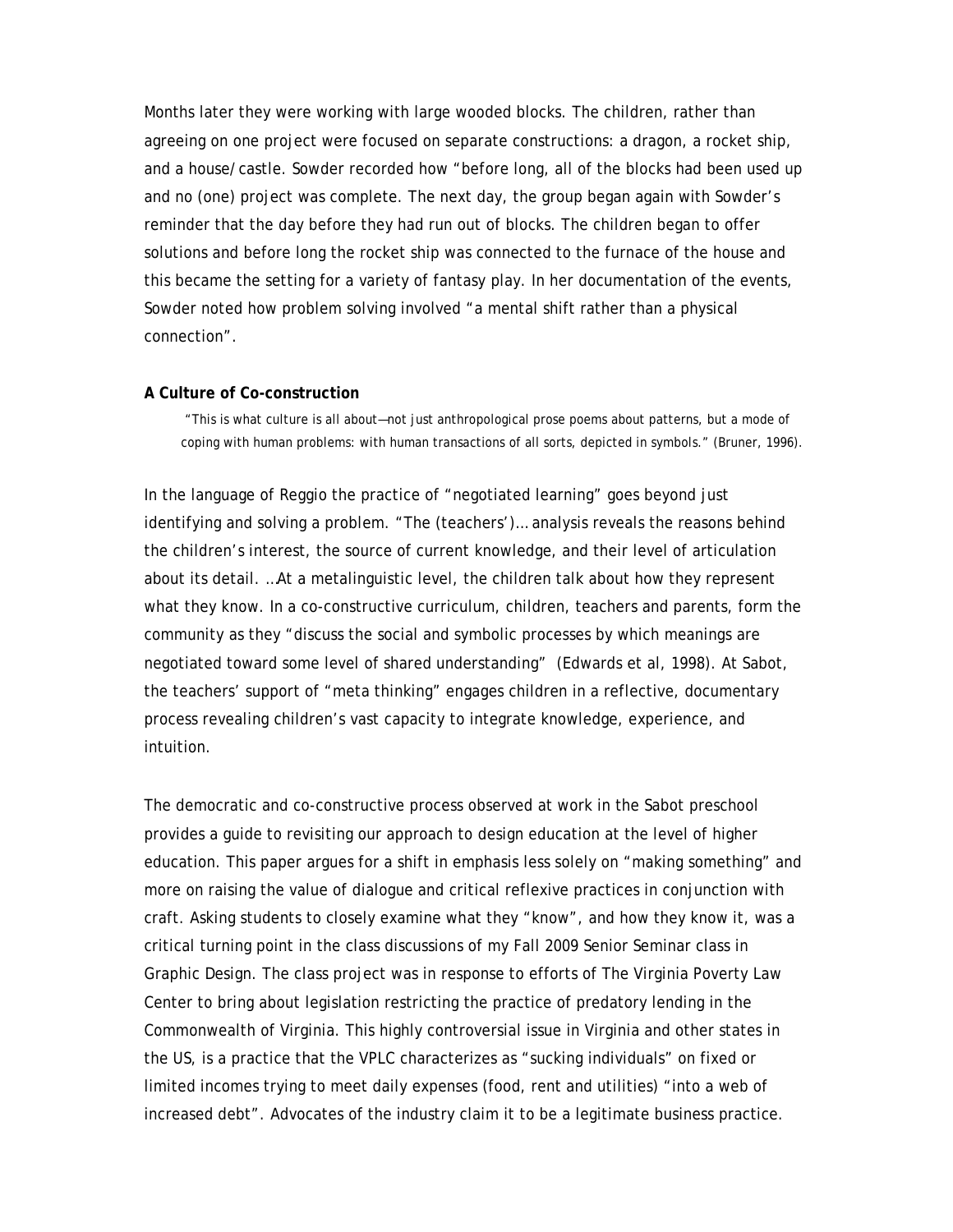After my initial meeting with representatives from VPLC, I sympathized with their outrage and brought to the class a selection of taped interviews with individuals trapped in spiraling debt and victim of deceitful threats and harassment from lenders. In contrast I presented an ad from a lender offering the message that getting a pay day loan was easy, non-invasive, and more personal that a "lending institution". Jay and Dana were invited to the class to present to the group much of what they had presented to me. Jay showed one ad, presenting a lender with menacing teeth, suggesting, "these guys were nothing but sinister loan sharks".

The first challenge to the case Jay and Dana presented arose when one student spoke with me after class about his discomfort with the project. He confessed he wasn't sure he agreed with the view of the industry presented to the class. It soon became apparent that he wasn't the only one with conflicting opinions about the issue. Several students began to do some research and question the responsibility of the borrowers. Were they spending money on luxuries and living beyond their means? Were they not educating themselves as to their options? "Why hadn't Dana and Jay told us more about options, when we asked", they wondered. As the class discussions evolved there were varying opinions. Some were concerned that they were being pushed into conveying a message about the industry that wasn't their own view. The discussion became emotional; many of these students were working jobs outside of school to pay for their own education and had little sympathy for those with dire financial situations. At this point I recognized that larger issues were at stake: issues of politics and economics and demographics. The students began to present their own experiences and views of poverty, education, consumption, popular culture and life choices.

Employing the tool of meta-cognition students were asked to more closely discern their personal experiences from universal experiences. We identified assumptions and studied their formation: what factors influenced or informed their point of view. We looked closer at the purpose served by such assumptions as, "people who are poor live beyond their means," and as the group began to look more closely at their own assumptions about both the lenders and the borrowers, the issue of blame came up. One student suggested, "We're blaming either one or the other and there doesn't seem to be any middle ground or room for conversation." This was a turning point for the project.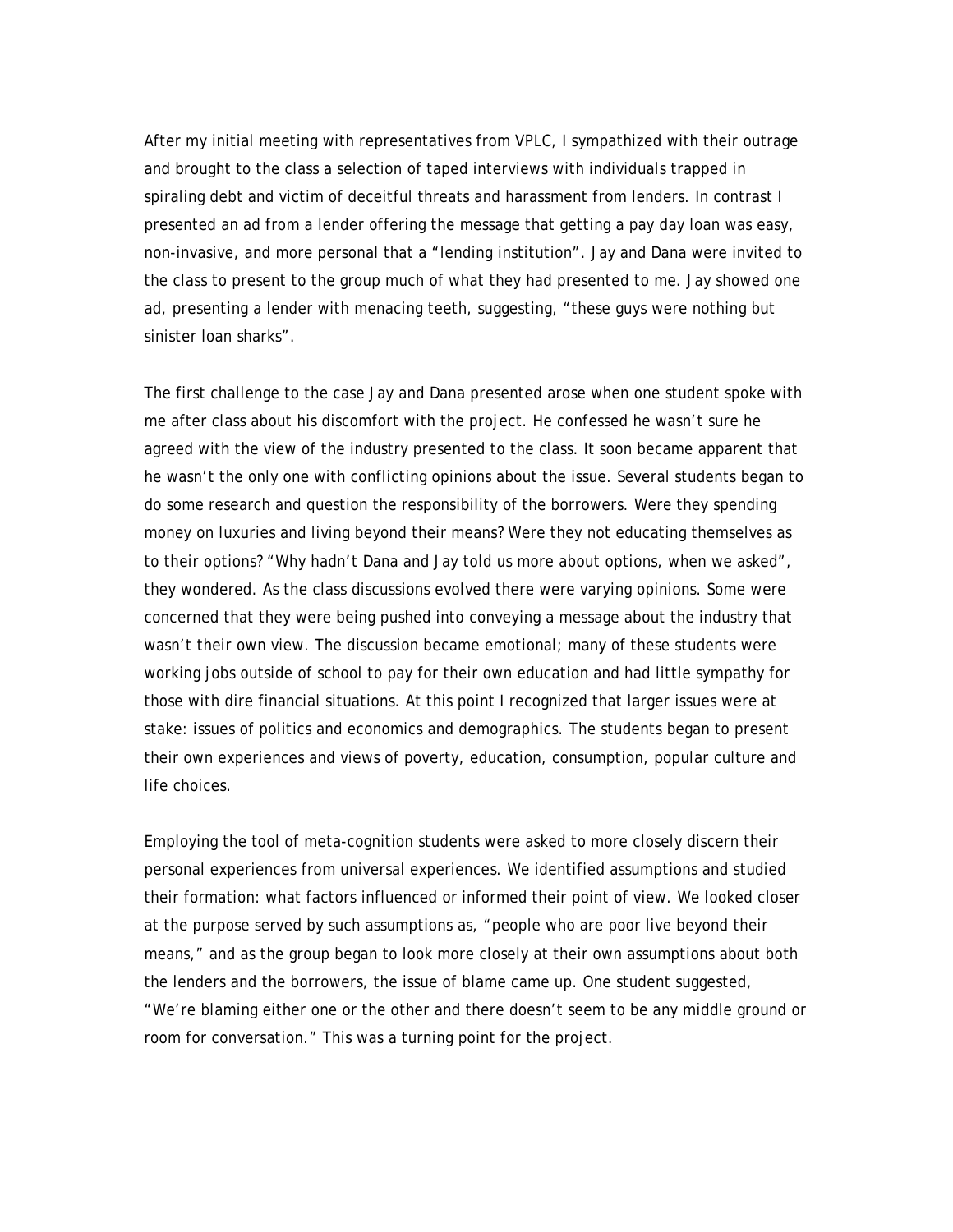We were no longer "demonizing the industry", as many students felt they were being led to do. Blaming the lenders and the borrowers was seen as "unproductive" and the class turned instead to looking at how to educate, inform and most importantly promote a discussion. One student put this in the context of politics, and government intervention and regulation. One of the most prevalent issues in the media was the attempt of the Obama administration to restructure the relationship between government and industry to meet the health care needs of Americans. Reaction had become increasingly fractious with the proliferation of misinformation, conflicting views of economic priorities, industry special interests and the lobbying industry, and political ideologies. We discussed in class how the issues of payday lending were reflected in this much larger national debate.

The critical part of the process was to bring this dialogic view back to VPLC and convey the discomfort and concerns of the class. The students led the way to a revisioning of the project, steering it from rhetoric to dialogue. Jay and Dana noted how they brought their own frustrations to this issue and that the students' approach would help inspire fresh discussion with lawmakers. A public showing inviting the media was planned in advance of the upcoming legislative session.

This project exemplifies how design is less about resolving ambiguity and more an opportunity to embrace it and engage in a dialogue. Terrance Carson writes about this with regard to his peace education project, CARPE.

As participants in a collaborative action research, the CARPE group did, in fact, move toward a deeper appreciation of various dimensions of peace education in practice. In the process we also developed some critical insight into our previously held views of peace. But our view did not become (clearly and unequivocally critical). What emerged was the ambiguity and difficulty of peace education concepts in practice." (Carson, 1992)

## **In Conclusion**

The challenge we face in educating the next generation of designers is how to provide students with the necessary tools in a world in which current practices of industrialization are creating alarming strains on all resources: natural, financial, societal. How can we rise to the challenge of such visionaries as Paul Hawken and Daniel Pink and prepare students to become actively engaged citizens with a conceptual, technical, logical, intuitive and social foundation? Education begins with children, as we are exploring in this conference. How we prepare tomorrows participants in the design process should be a long view from